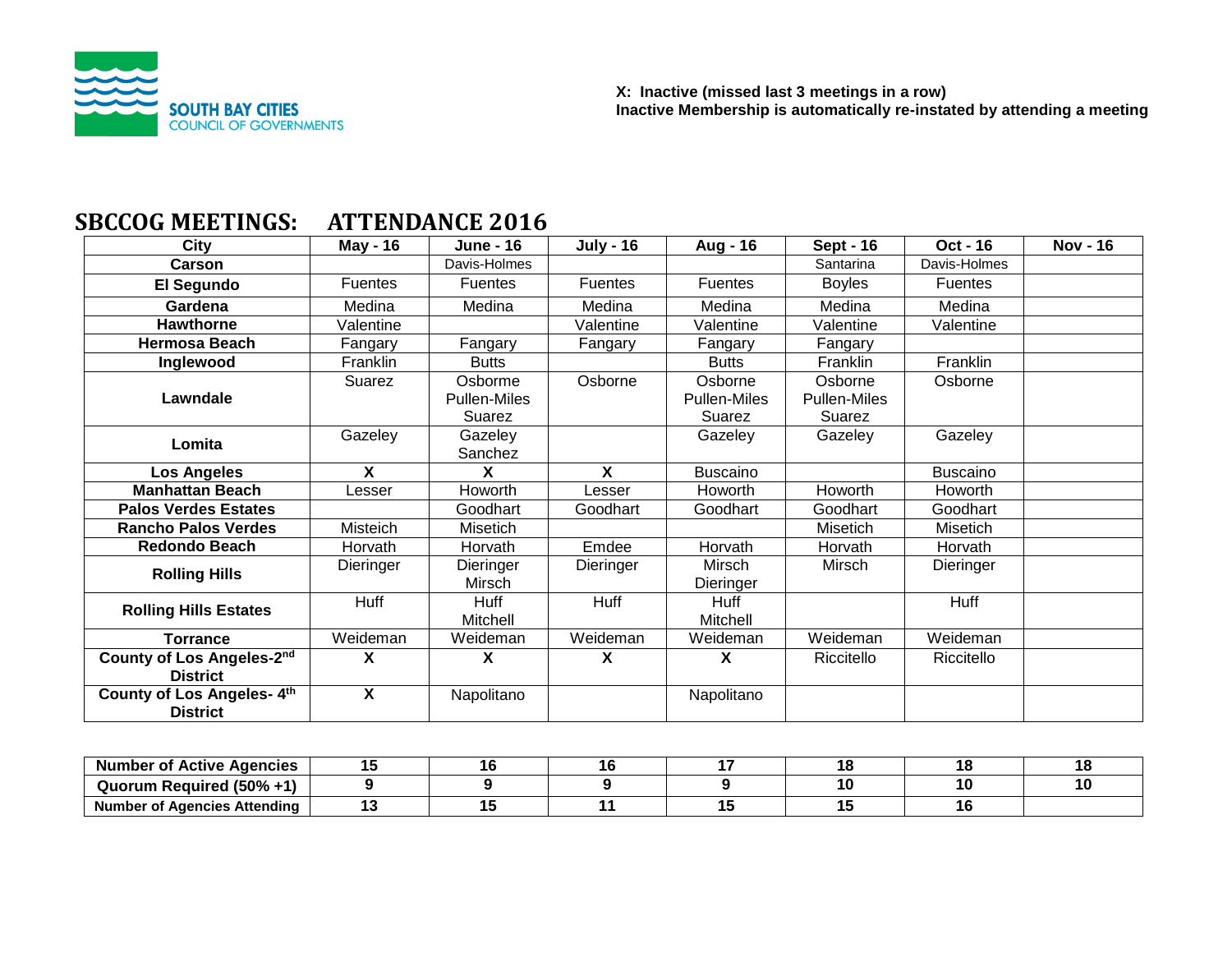## **SOUTH BAY CITIES COUNCIL OF GOVERNMENTS THURSDAY, OCTOBER 27, 2016 SOUTH BAY CITIES COUNCIL OF GOVERNMENTS THEATER 20285 S. WESTERN AVENUE, 1ST FLOOR, TORRANCE, CA 90501**

# **I. CALL TO ORDER**

Chair Osborne called the SBCCOG Board of Directors meeting to order at 6:04pm.

# **II. INTRODUCTIONS**

# **In attendance were the following voting elected officials:**

Lula Davis-Holmes, Carson Suzanne Fuentes, El Segundo Dan Medina, Gardena Olivia Valentine, Hawthorne Ralph Franklin, Inglewood Jim Osborne, Lawndale Jim Gazeley, Lomita Joe Buscaino, Los Angeles

## **Other elected officials in attendance:**

## **Also in attendance were the following persons:**

Nathan Holmes, Office of Councilman Buscaino Cecil Rhambo, City of Carson Greg Farr, Caltrans Mark Dierking, Metro David Yale, Metro Jacquelyn Dupont-Walker, Metro Mike Bohlke, Metro Chris Cagle, SBWIB Jeff Kiernan, League of California Cities Javiera Cartagena, SCAG

Amy Howorth, Manhattan Beach Jim Goodhart, Palos Verdes Estates Anthony Misetich, Rancho Palos Verdes Christian Horvath, Redondo Beach Bea Dieringer, Rolling Hills Britt Huff, Rolling Hills Estates Kurt Weideman, Torrance David Riccitiello, County of Los Angeles (2nd District)

John Fasana, Duarte/MTA Chair Lisa Korbatov, Beverly Hills Unified School District School Board Member

> David Leger, SBCCOG Rosemary Lackow, SBCCOG Steve Lantz, SBCCOG Jacki Bacharach, SBCCOG Wendy Gumb, Spruce Finance Greg Stevens, GSE Solutions Robert Farrell, Coastal San Pedro Neighborhood Council Damien Goodmon, No on Measure M

# **III. CONFIRM POSTING OF THE AGENDA BY THE CITY OF TORRANCE**

Jacki Bacharach confirmed that the agenda was properly posted in the City of Torrance.

**IV. ANNOUNCEMENTS OF ANY CHANGES TO THE AGENDA –** Jacki Bacharach announced that due to time restrictions, the Energy Upgrade California contract extension needed to be added to the agenda after the presentation for discussion and approval.

**MOTION** by Board Member Weideman, seconded by Board Member Franklin, to **ADD** the Energy Upgrade California contract extension discussion and approval to the agenda as an urgency item. No objection. So ordered.

## **V. PUBLIC COMMENT**

## **VI. CONSENT CALENDAR**

- **A. September Board Meeting Minutes** *(attachment) –* **Approved**
- **B. Status of Legislation of Interest to SBCCOG** *(attachment)* **– Received and filed**
- **C. Report on Administrative Actions Taken by the Steering Committee** *(attachment)*  **Received and filed**
- **D. Projects funded with the Proceeds from the I-110 ExpressLane Tolls** *(attachment)* **Received and filed**
- **E. Monthly Reports – Received and Filed**
	- 1.South Bay Environmental Services Center Report *(attachment)*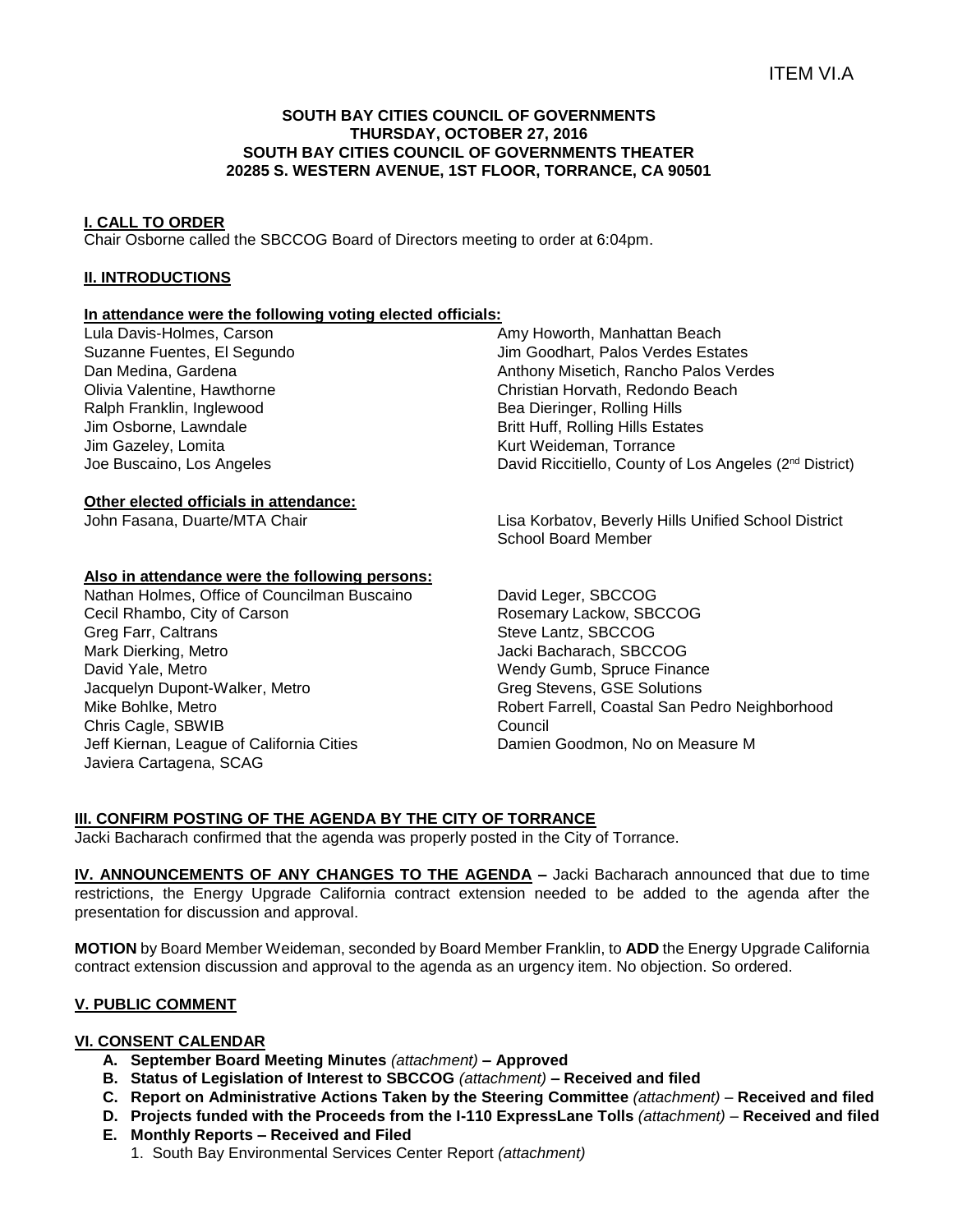# 2. Transportation Report *(attachment)*

**MOTION** by Board Member Franklin, seconded by Board Member Weideman, to **APPROVE** the Consent Calendar. No objection. So ordered.

## **VII. PRESENTATIONS**

### **A. Quarterly Energy Leader Program Status – Greg Stevens, SBCCOG Consulting Engineer**

Greg Stevens provided a quarterly update on the South Bay Cities Energy Efficiency Program.

Mr. Stevens reported the current standings of Southern California Edison's Energy Leader Partnership Program. Platinum Tier cities include: Lawndale, Lomita, and Manhattan Beach. In the Gold Tier are the cities of Carson, El Segundo, Hawthorne, Inglewood, Rancho Palos Verdes, and Torrance. Silver Tier cities included Gardena, Hermosa Beach, and Redondo Beach. Palos Verdes Estates, Rolling Hills Estates, and Rolling Hills are listed as Valued Tier cities. Hermosa Beach and Redondo Beach are two cities likely to move up from their current tier.

Mr. Stevens highlighted that city projects in the pipeline are projected to save 5.15M kWh, 18K therms, and \$670,000 in savings. Cities are projected to receive \$1.3M in incentives.

Mr. Stevens updated the Board on Senate Bill 350 which sets statewide goals of 50% renewable energy electricity generation, 50% greater energy efficiency of existing buildings, and a 50% reduction in petroleum used in cars and trucks by 2030. In order to meet these goals, the South Bay cities would need to increase investment in energy efficiency three times the current level to meet the goals of SB350 by 2030. Mr. Stevens argues that there is a strong business case for investing in energy efficiency to meet those goals. It would require an annual investment of \$2.6M but would provide \$538K in energy cost savings annually. Over \$700K in utility incentives would be available, which would equate to an approximate 28% return-on-investment for the South Bay.

Mr. Stevens then went on to highlight two recently completed city projects (Hermosa Beach and Inglewood) and reviewed the savings as a result of these energy efficiency efforts.

For more detail, Mr. Stevens' presentation can be viewed in full at: [http://www.southbaycities.org/sites/default/files/board\\_directors/meeting/PRESENTATION%20BOD\\_EE\\_Pre](http://www.southbaycities.org/sites/default/files/board_directors/meeting/PRESENTATION%20BOD_EE_Presentation_muni%20energy%2010.25.16%20FINAL.pdf) [sentation\\_muni%20energy%2010.25.16%20FINAL.pdf](http://www.southbaycities.org/sites/default/files/board_directors/meeting/PRESENTATION%20BOD_EE_Presentation_muni%20energy%2010.25.16%20FINAL.pdf)

## **VIII. SBCCOG ACTION ITEMS**

# **A. Measure M Update and Discussion – Possible action**

Chair Osborne began the discussion by inviting comments from the public on this item. The following public comment was received:

**Metro Board Chair John Fasana** thanked the Board for letting him speak once again. Chair Fasana emphasized his belief that when we come together to tackle issues regionally, changes can actually be made that will improve people's lives. Chair Fasana asked the Board to consider a neutral position and reinforced that he looks forward to working together with the SBCCOG no matter the outcome of the election.

**Metro Board Member Jacquelyn Dupont-Walker** thanked the SBCCOG for letting her comment. She stated that although she is an appointee of Mayor Garcetti, she does not keep her concerns and work exclusively within the city limits of LA. She understands that subregional concerns should be addressed, but that it is most important to keep lines of communication open and to also think regionally.

**Robert Farrell** began by stating that as a former member of the LA City Council, he understands that regional cooperation is important. However, he asked the Board Members to consider that Measure M is a "forever tax" and to consider that when possibly reconsidering the Board position.

**Lisa Korbatov** stated that she is opposed to Measure M not only because it is a "forever tax" but that she feels Metro is not honest. She has made that decision based on her own experiences dealing with Metro through her position on the Beverly Hills Unified School District's School Board and their ongoing issues with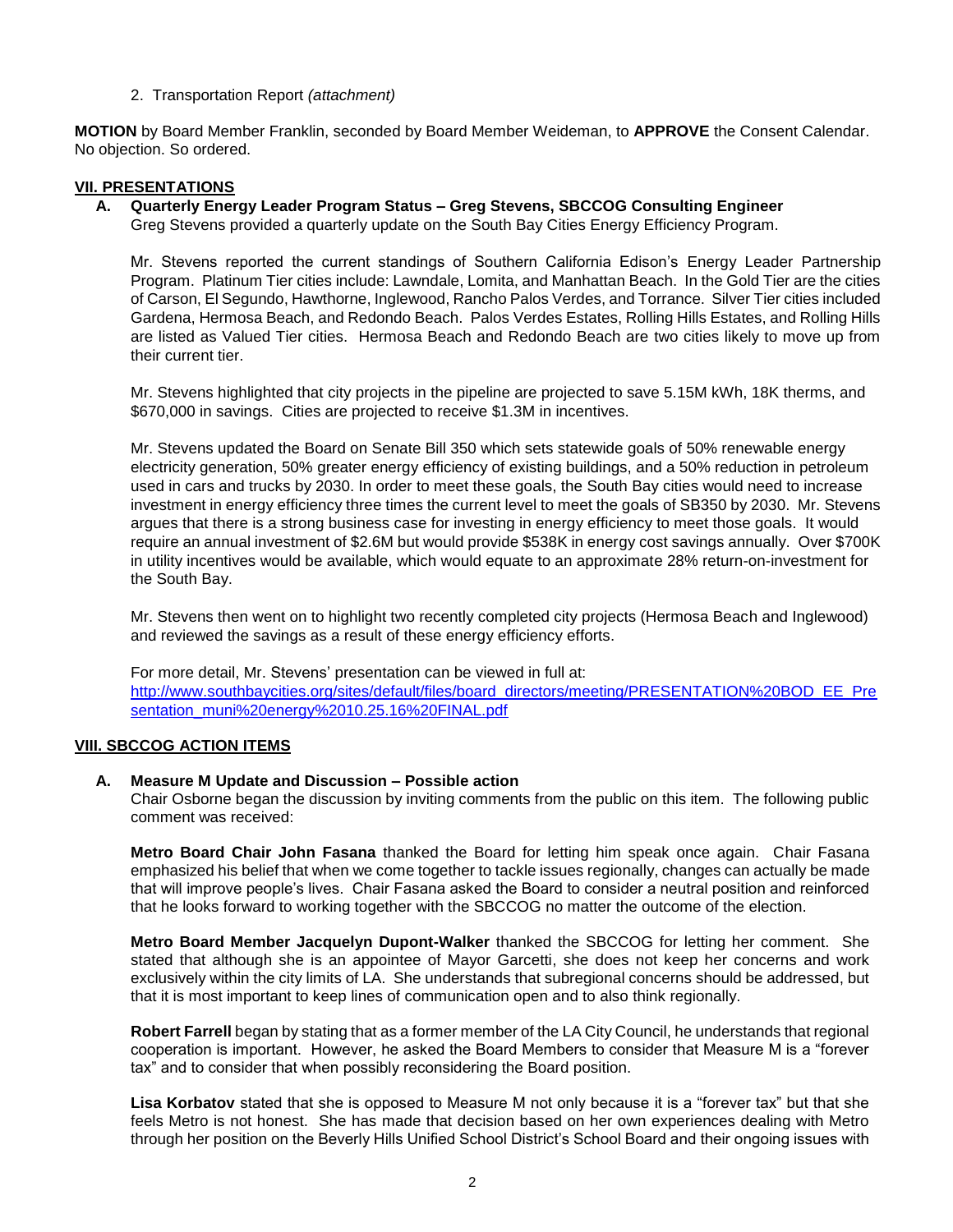the proposed subway running directly under the Beverly Hills High School. She urges the Board to stand up to Metro and maintain the oppose position.

**Damien Goodmon** began by announcing that he is the campaign chairman for the No on Measure M campaign. He argues that Measure M does not deliver any additional services to many regions. Additionally, he thinks that the fact that Measure M is a "forever tax" and replaces Measure R when it was set to expire, is a clear bait and switch in his eyes. Mr. Goodmon believes this plan has nothing to do with serving low income residents that need it the most.

Chair Osborne then opened discussion to the SBCCOG Board. The following comments were made:

**Board Member Howorth** stated that she believes the Board should not take a position on Measure M because she and Board Member Fuentes have opposing views. She feels that you can see the need for these funds outside of the subregion.

**Board Member Fuentes** began by saying she doesn't feel it is a good idea to change a position after already voting to take a position and then bringing that position to the LA Times editorial board. She also mentioned that she feels the Public Records Act request is shameful and meant to be an intimidation tactic. She added that she understands that we need infrastructure funding, but that this forever tax is not meant to truly address the needs of the region, especially while hitting lower income areas hardest.

**Board Member Franklin** thanked the Board for being open minded and discussing this issue once again. He stated that his city has taken a position to support the measure and appreciates Metro Chair Fasana advocating a neutral position if a support position is not possible.

**Board Member Medina** began by stating he doesn't recall in his experience on City Council, a time where a vote was made and then reconsidered multiple times because somebody doesn't like it. Additionally, he does not think that because two members have differing views, that taking no position is the only option. After a vote of the Board, there was an outcome, and that result should be accepted.

**Board Member Davis-Holmes** stated she does not understand why it must be voted on again and again. She feels that you should stand by your vote. She disagrees with the fact that this discussion is happening again.

**Board Member Dieringer** began by saying she looks at this issue as a lawyer. After looking at the measure, the terms are not conducive to the needs of the South Bay. She appreciates the efforts of Mayor Garcetti and Metro Chair Fasana and their willingness to work with the SBCCOG in areas of the measure where there may be "wiggle room". With all due respect, she stated that they are only two men and cannot make things appear that are not in the writing. She equates it to getting punched in the face, getting punched again, and then apologizing because your face was in the way of the person's fist.

**Board Member Misetich** agreed with Board Member Medina and that the Board has already made a decision.

Board Member Misetich made a motion to reaffirm the previous position of the Board made in July. Board Member Dieringer seconded the motion.

**Board Member Valentine** added that at the original vote, not everyone took a position. Since that vote, many city councils, including Hawthorne, have taken positions.

**Board Member Riccitello** stated that he can see why individual cities would vote no on the measure but that the SBCCOG shouldn't take a negative position particularly because there are several members who are very supportive of the measure. He believes that a neutral position be taken.

Board Member Howorth made a substitute motion to go neutral, seconded by Board Member Valentine.

**Board Member Horvath** said that when the Board voted in July, he abstained. He added that the City of Redondo Beach took a neutral position and he would be supporting the city's position now but that he personally will be voting no. He added that based on Metro's attendance at the last three Board meetings, he hopes that Metro gets the message and is listening.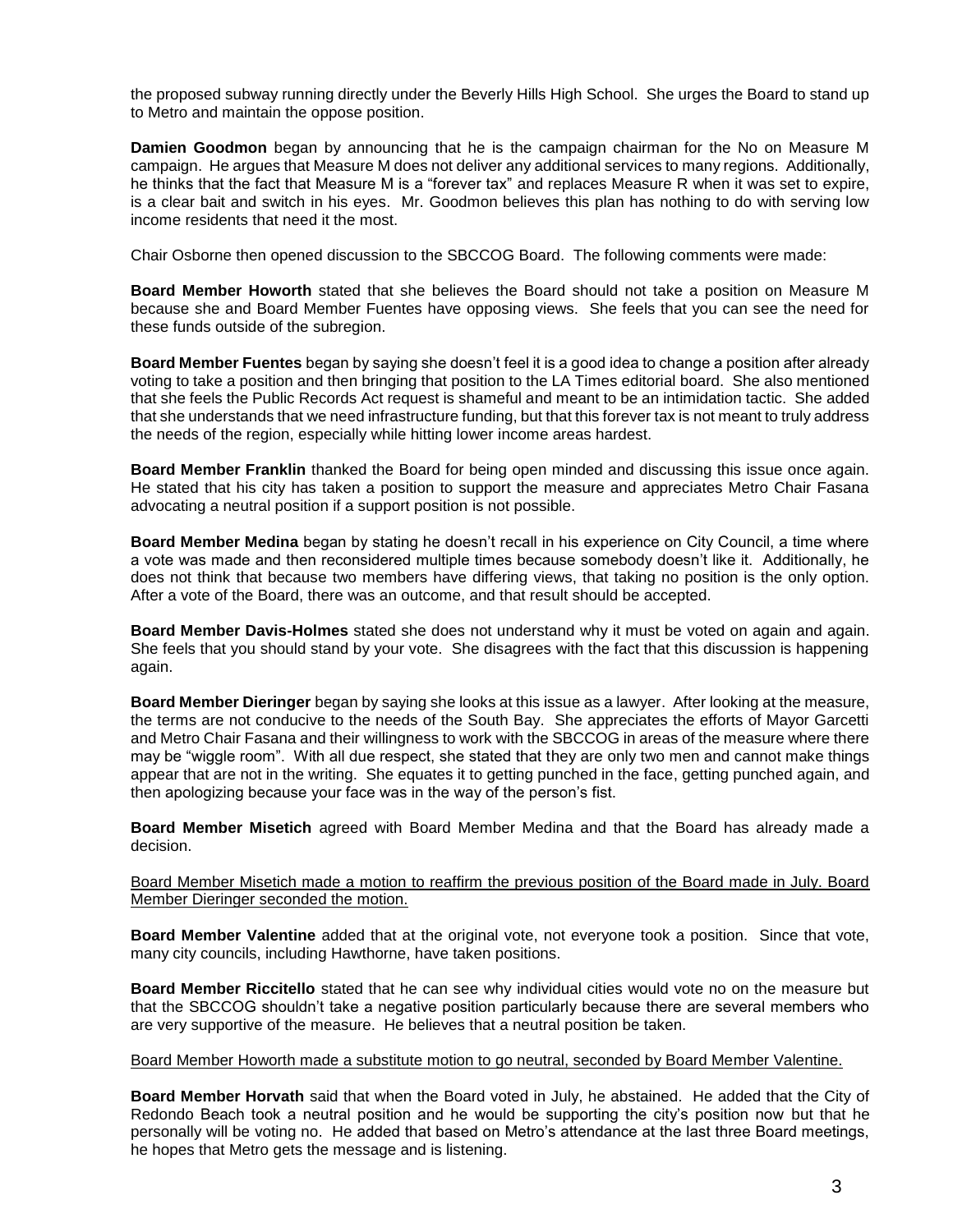**Board Member Gazeley** stated that he agrees with Board Member Medina. He added that he lives with the outcomes of votes taken by his city council, despite if he agrees with them or not. The City of Lomita decided to not take a position.

**Board Member Goodhart** views this as an evolving process as can be seen by the number of abstentions in the first vote and the more concrete positions today. Board Member Goodhart announced his support for a revote.

**Board Member Weideman** stated he supports the substitute motion going forward and added that the Board's original position is on record.

A roll call vote was requested.

**Motion** made by Board Member Howorth, seconded by Board Member Valentine to take a **NEUTRAL** position on Measure M. Board Members voting YES on the motion: Valentine (Hawthorne), Franklin (Inglewood), Buscaino (Los Angeles), Howorth (Manhattan Beach), Horvath (Redondo Beach), Riccitello (LA County District 2). Board Members voting NO on the motion: Davis-Holmes (Carson), Fuentes (El Segundo), Osborne (Lawndale), Gazeley (Lomita), Goodhart (Palos Verdes Estates), Misetich (Rancho Palos Verdes), Dieringer (Rolling Hills), Huff (Rolling Hills Estates), Weideman (Torrance). **Motion fails.** 

Board Member Misetich withdrew his motion to reaffirm the Board's previous position.

The Board of Directors remains opposed to Measure M.

#### **IX. SBCCOG PROGRAM REPORTS AND UPDATES**

#### **A. Green Building Challenge**

Ms. Bacharach briefly reviewed the Green Building Challenge Awards Breakfast that took place in September. She also mentioned the Building Resilience workshop that took place on the day before the Board meeting. Both were very successful.

#### **B. Homeless Initiative**

Ms. Bacharach reported that the funding from the LA County Board of Supervisors is set to end in February 2017. Ms. Bacharach announced that she has met with the offices of Supervisors Ridley-Thomas and Knabe to try and extend the funding through June so that the new County Supervisor could have more time to review the results as well as determine the future of the possible County sales tax to address homeless issues. She mentioned that both offices seemed to be receptive to the idea.

#### **C. Travel Pal**

Ms. Bacharach reported that Travel Pal was introduced to employees at Raytheon and received many new sign-ups.

#### **D. Broadband**

Ms. Bacharach announced November 15-16 focus groups to discuss the broadband needs and wants of South Bay. Focus groups include: education and youth group, healthcare group, management group, startup group, manufacturing group, and local government group. She encouraged sign-ups.

#### **E. Short Term Rental Ad Hoc Committee**

Ms. Bacharach announced that the next meeting will be held December 7<sup>th</sup>.

#### **F. Other**

Ms. Bacharach passed around the draft General Assembly flier and reminded the Board of the upcoming 18<sup>th</sup> General Assembly.

Ms. Bacharach also announced that the response to the Public Records Act request concerning Measure M had been submitted earlier in the day and is now completed.

Also announced was the request from the League of California Cities for South Bay representatives to serve on the County Water Resilience Plan Working Group.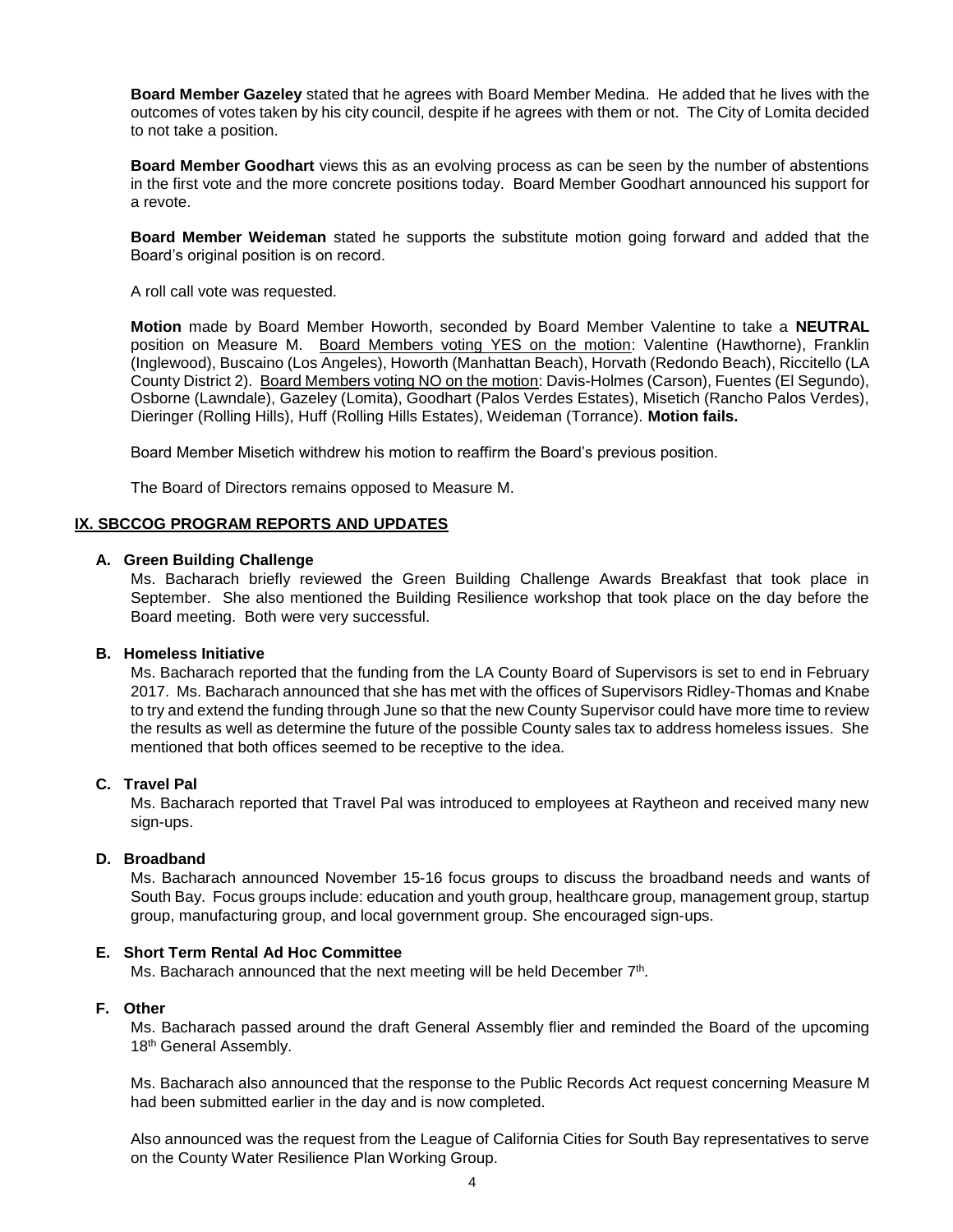Lastly, Ms. Bacharach announced that the SBCCOG is getting close to the end of the Multi-Unit Dwelling (MUD) grant from the California Energy Commission (CEC) to look at electric vehicle charging in MUDs. On November 30<sup>th</sup> and December 7<sup>th</sup>, there will be meetings with the Apartment Association to talk about how to incentivize installation of electric vehicle charging stations at MUDs. Additionally, the SBCCOG will be cohosting a SCAG forum on December 13th with a CEC Board Member to discuss what state policies could be enacted to help make this work. The forum will take place at SCAG's office in Los Angeles, but will be webcast in the SBCCOG office as well.

# **X. TRANSPORTATION REPORTS**

# **A. Metro Report by Board member James Butts/Mike Bohlke**

Mr. Bohlke reported that the Metro Board took up an idea to use electric buses along the Orange and Silver lines and to put in charging stations at the El Monte and Harbor Gateway Transit Centers.

# **B. Service Council report by Ralph Franklin, Chair**

Board Member Franklin reported that the Metro has increased services to the Inglewood area due to the influx in ridership caused by the return of the LA Rams. Also reported was a discussion about bus operators having a training process for bus accidents and activity taking place on the buses. Board Member Franklin also mentioned that the Harbor Gateway Transit Center is TAP Card only. Lastly, Board Member Franklin announced that the last 30 diesel busses in the South Bay fleet will be replaced with clean fuel busses.

# **C. South Bay Measure R Highway Program Steve Lantz**

Mr. Lantz reported that the South Bay Highway Program Project Management Workshops concluded today. Mr. Lantz also mentioned that cities are completing requests for additional information regarding their new project applications for this year's Metro Budget Request.

# **XI. BOARD MEMBER ANNOUNCEMENTS**

Franklin (Inglewood): Hollywood Park development is moving along with an expected groundbreaking for the new NFL stadium in November. Additionally, there are several retail stores locating in the City that have never had a location there previously.

Weideman (Torrance): Southern California Edison and The Climate Registry honored Torrance with a Cool Planet Award for its outstanding environmental leadership in energy and carbon management.

Huff (Rolling Hills Estates): Sunday, October 30<sup>th</sup> is an Emergency Preparedness Expo at the Norris Pavilion. On November 19<sup>th</sup>, the annual tree lighting will take place. The Holiday Parade will take place on December 9<sup>th</sup>.

Horvath (Redondo Beach): November 11<sup>th</sup> is the City's annual Veterans Day Ceremony at Veterans Park. David-Holmes (Carson): Porsche Driving Center will be opening in November. There is a renewed interest in the city after its bid for the NFL stadium.

Osborne (Lawndale): Halloween Haunt taking place on October 31<sup>st</sup> at 4pm will include fun and games.

## **XII. AGENCY REPORTS**

# **A. League of California Cities & LA Division Legislative Committee**

Jeff Kiernan reported that the Division Board met and took a support position on Measure A and took no position on Prop 64. Also, the League, CSAC, and local transportation groups released the annual needs assessment for local streets and roadways. This report is released every two years and is meant to serve as a survey of street conditions statewide. Overall, the roads score 65/100 which indicates that most of the streets are in poor condition. This tool is used to bring attention to the fact that there is a serious deficit in funding for streets and roadways. Based off the results of this study, it is estimated that we need approximately \$73B in funding over the next 10 years to fully fund maintenance efforts. Once we get streets back to good conditions, it would take approximately \$2.3B annually to keep those roads at that condition. The League is trying to show the Legislature that funding maintenance efforts will save money in the long run.

Mr. Kiernan also announced that the League has hired a new Executive Director. Carolyn Coleman was selected and will start mid-December. Board Member Goodhart briefly mentioned that he believes the League made a wonderful decision and will be well served by Ms. Coleman.